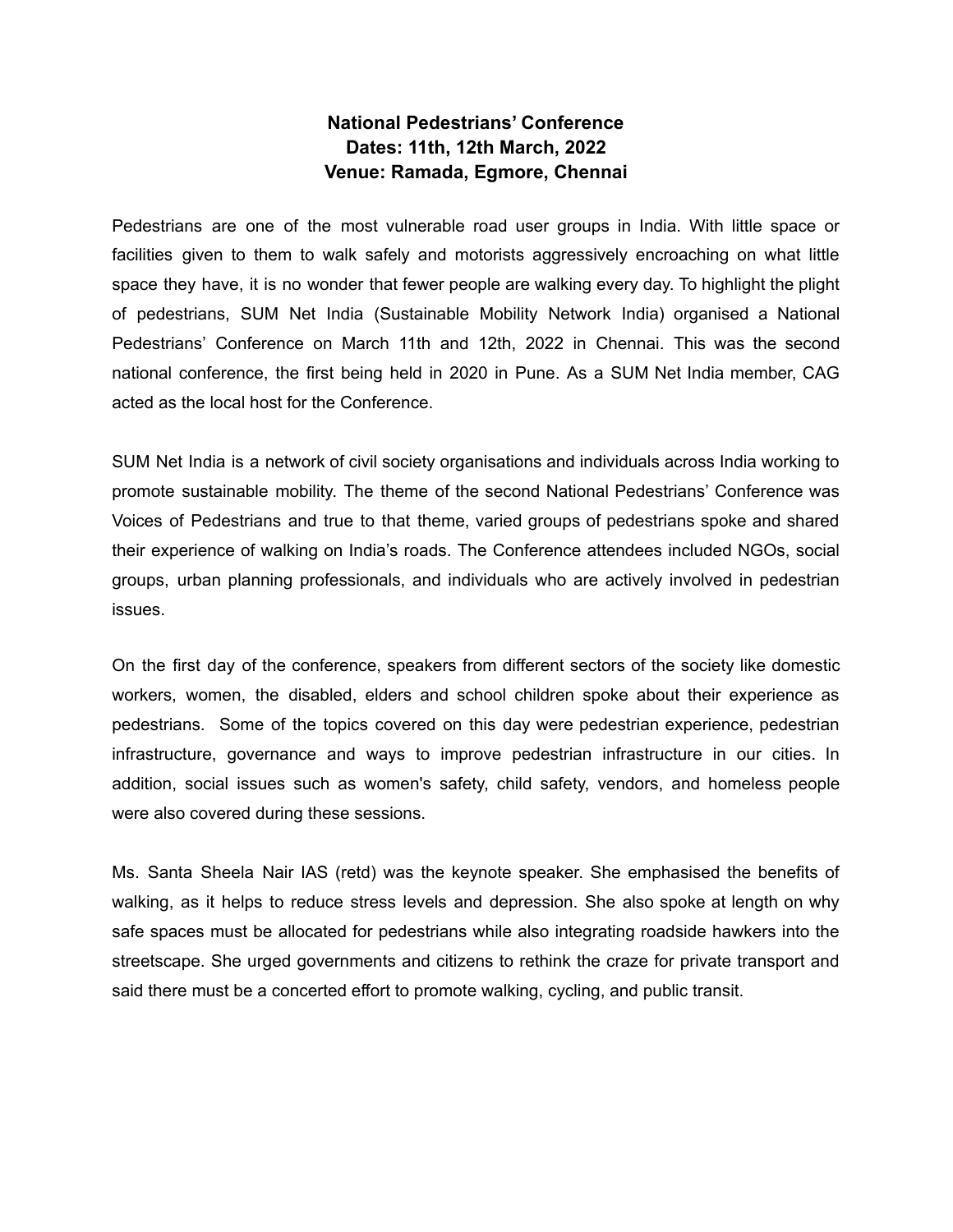

*Ms. Santa Sheela Nair IAS (retd) was the keynote speaker, addressing the importance of walking*



*Mr.Ranjit Gadgil, Parisar, addressing the audience on women's safety*

Mr. K. Raghuraman, a disability activist, listed out the daily difficulties and the terrible experiences he faced as a disabled person on the roads. He said that even new urban projects such as the metro, pedestrian plaza, street projects, etc, do not make adequate provisions for persons with disabilities.

Mr Anuj Malhotra, a landscape architect and an urban design specialist, suggested that local level area planning needs to be emphasised and practised. Local area planning is important as it is an implementation plan that takes its directives from the master plan. Mr Dharmendra Kumar, a street vendor-activist raised his concerns regarding street vendors. He pointed out that street vendors are an important part of the Indian economy - their inclusion in street space therefore needs to be planned for, through the allocation of vending spaces and through